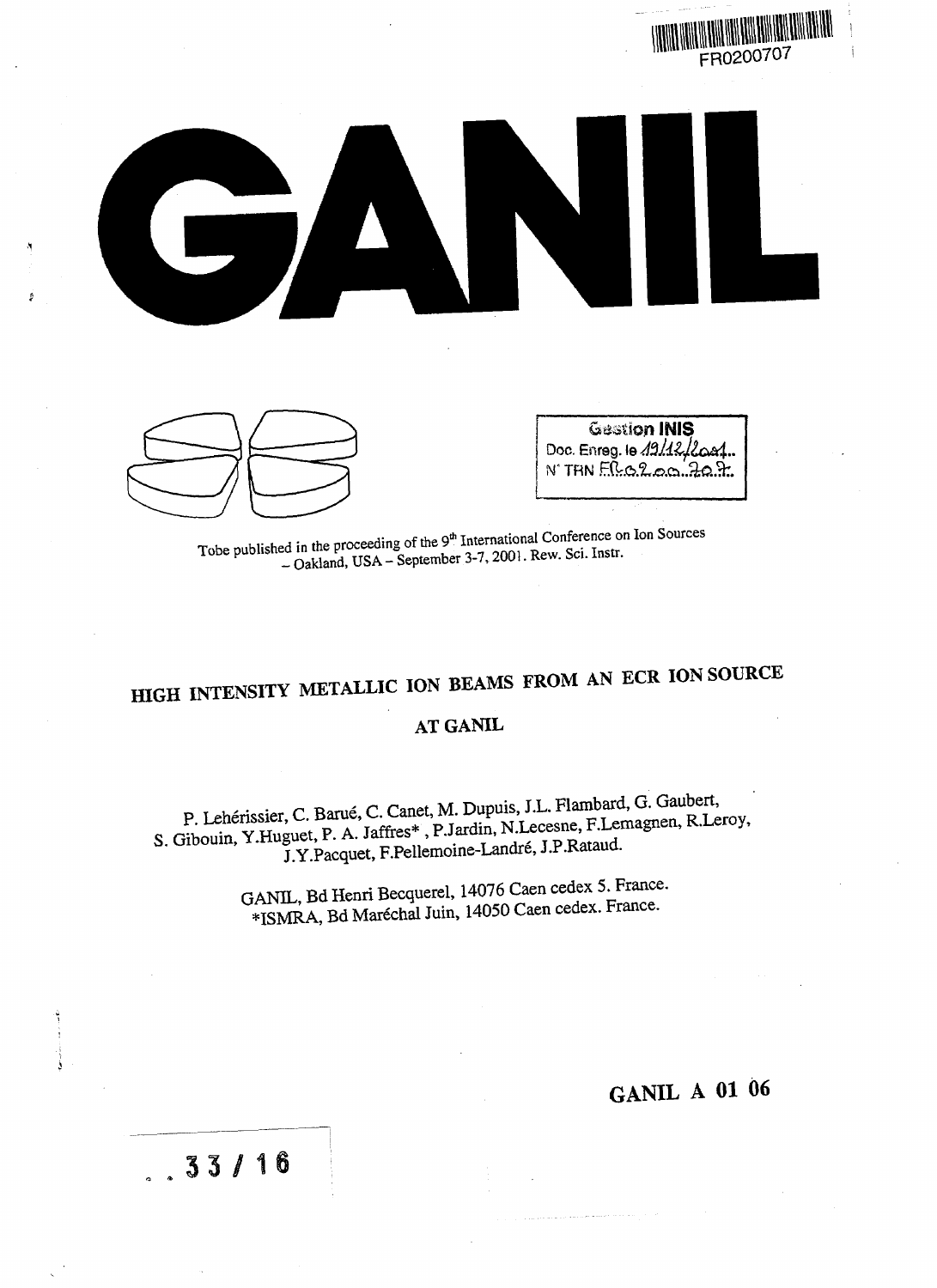## **HIGH INTENSITY METALLIC ION BEAMS FROM AN ECR ION SOURCE**

## **AT GANIL**

## P. Lehérissier, C. Barué, C. Canet, M. Dupuis, J.L. Flambard, G. Gaubert, S. Gibouin, Y.Huguet, P. A. Jaffres\* , P.Jardin, N.Lecesne, F.Lemagnen, R.Leroy, J.Y.Pacquet, F.Pellemoine-Landré, J.P.Rataud.

## GANIL, Bd Henri Becquerel, 14076 Caen cedex 5. France. \*ISMRA, Bd Maréchal Juin, 14050 Caen cedex. France.

*In the recent years, progress concerning the production of high intensity of metallic ion beams (<sup>58</sup>Ni,<sup>48</sup>Ca,<sup>76</sup>Ge) at Ganil have been performed.*

*The MIVOC method has been successfully used to produce a high intensity nickel beam with the ECR4 ion source : 20 eµA of*  $58$ *Ni<sup>11+</sup>* at 24 kV extraction voltage. This beam has been *maintained for 8 days and accelerated up to 74.5 Mev/u by our cyclotrons with a mean* intensity of 0.13 puA on target. This high intensity, required for experiment, led to the *discovery of the doubly magic<sup>48</sup>Ni isotope.*

*The oven method has been first tested with natural metallic calcium on the ECR4 ion source, then used to produce a high power beam (740 W on target i.e. 0.13 puA accelerated up to 60 Mev/u ) of<sup>48</sup>Ca still keeping a low consumption ( 0.09 mg/h ).*

*A germanium beam is now under development, using the oven method with germanium oxide.*

*The ionization efficiencies have been measured and compared*

#### **INTRODUCTION**

ø.

Last years the GANIL heavy ions accelerator was equipped with several devices for protection against thermal effects and activation with the aim of producing exotic beams.

Now it is in a position to deliver high beam power on the target up to 2 kW at 95 MeV/u and then up to a maximum value of 6 kW instead of previously 400 W [1]. For gaseous elements up to Argon the ECR ion sources deliver enough intensity to reach these values. But for condensable materials developments are underway. They have been successfully performed for some ions, and beams of  $^{58}$ Ni (800 W),  $^{48}$ Ca (730 W), and  $^{36}$ S (1 kW) have been already used by the experimenters. Nevertheless developments are carried on to increase efficiencies and intensities of these metallic ion beams and the next one will concern  ${}^{76}$ Ge beam.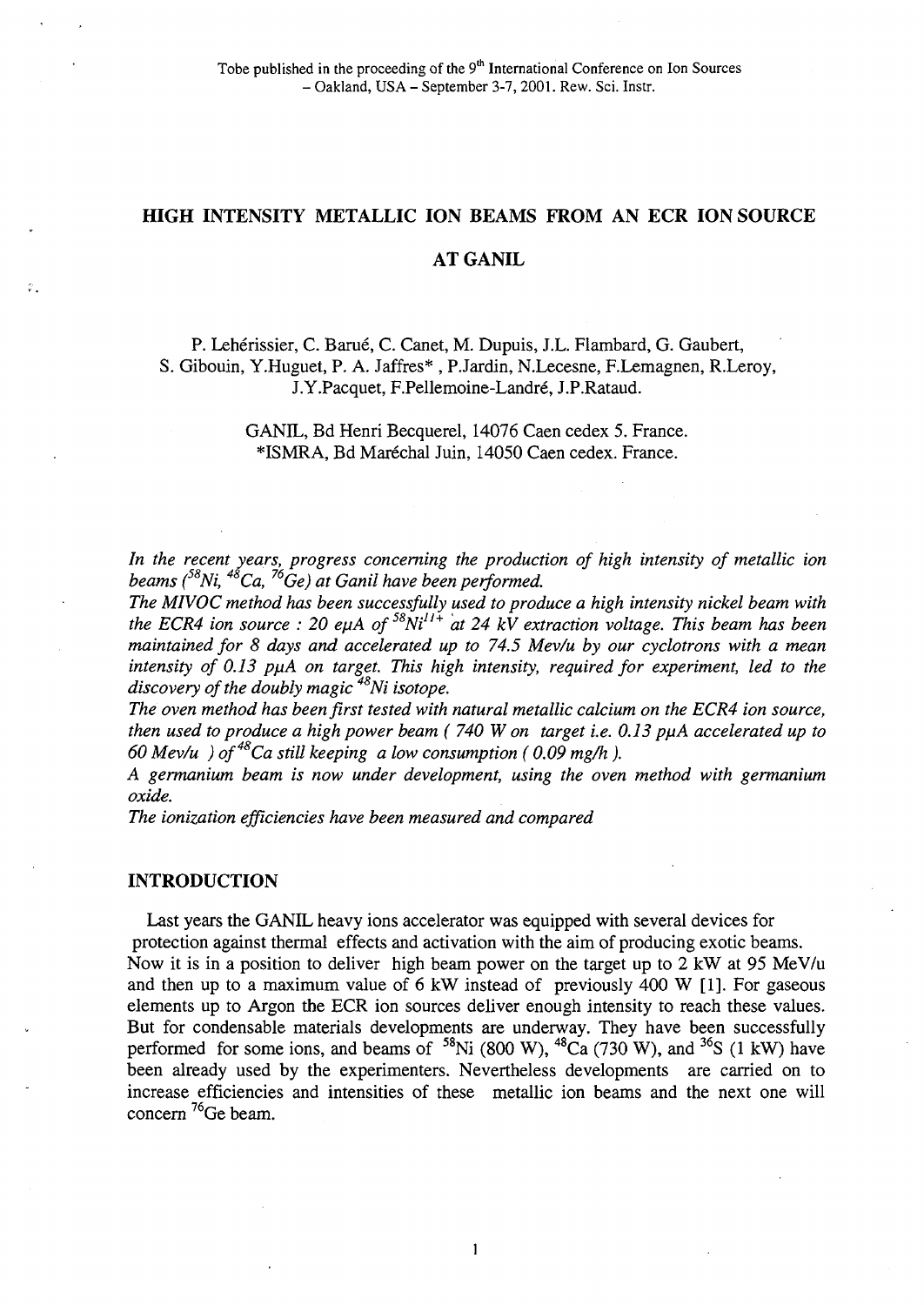## **MIVOC METHOD FOR NICKEL AND IRON**

In our case the previous intensities given by oven method for nickel beams were about 5 eµA of  $58$ Ni  $11+$ . The low ionization efficiency, 1%, and the bad reliability lead us to investigate another method. The MIVOC (Metallic Ions from Volatile Compound) method [2] is based on the use of high vapor pressure metallic compounds at room temperature: as an example, nickelocene Ni $(\overline{C_5H_5})_2$  has a vapor pressure of 3.5 10<sup>-3</sup> mbar at 20°C. It could be an alternative for such metals with low vapor pressure which require a high temperature (1500°C) not suitable for long term stability with the oven method. Furthermore the impressive results obtained with the 18 GHz ECRIS at Riken [3] directed our research towards this method. Usually under powder form, the compound is placed in an hermetic box called MIVOC chamber, and is connected to the source via a rough regulation valve. The experimental set-up is represented in Fig. 1. The chamber is axially positioned, about 60 cm from the ECR plasma, and a mechanical valve with a maximum conductance of about 11/s for air is used to adjust the input flow. A removable MIVOC chamber designed for safety handling allows to measure the consumption while staying under vacuum. A balance measuring up to 1 kg with a precision of 1 mg is used for that.

All the results have been obtained without mixing gas, with the 14.5 GHz ECR4 [4] or ECR4M [5] ion sources installed on a 25 kV platform. The first tests carried out with ferrocene Fe( $C_5H_5$ )<sub>2</sub> having a lower toxicity than nickelocene. A few days only were needed to condition the source and find the correct opening of the manual valve. An intensity of 92 eu A for  ${}^{56}Fe$ <sup>9+</sup> at 19 kV extraction voltage has been produced [6]. We have observed that the negative voltage (-150 V) applied to the biased tube (see Fig. 1) is of major importance : by short-circuiting the biased tube and the plasma chamber, the intensity for each charge state is strongly lowered. Elsewhere at ISMRA Laboratory the synthesis of ferrocene from enriched metal <sup>58</sup>Fe for further experiments has been done with an efficiency of nearly 100% [7]. After canalized the output flow of vacuum pumps through filter, we initiated tests with natural nickelocene. As for iron, 50 euA of  $^{58}$ Ni<sup>11+</sup> beam has been easily obtained [7] During the first high intensity nickel beam for physics experiments, we were not able to reproduce these results. An abnormal amount of oxygen was present in the spectrum. However a mean intensity of  $20 \text{ euA}$  of  $\text{Ni}^{11+}$  was produced for 8 days. This nickel beam was accelerated up to 75 MeV/u with a mean intensity of 0.13 puA on target. It led to the  $\frac{1}{2}$  are determined up to  $\frac{1}{2}$  and  $\frac{1}{2}$ .

At the beginning of the year 2000, the source ECR4 was replaced by an ECR4M . This change was justified by a detachment of some permanent magnets of the hexapole. This hexapole was then replaced by a Halbach type one, mechanically stable, and with a stronger magnetic field. The axial magnetic field has also been reinforced with a new set of coils.

Before the second run with nickelocene, the powder was outgased off-line for a few hours. A residual gas analyzer allows to observe a significant decrease of water [7]. Without refilling the mivoc chamber, the source ran for two weeks with a maximum stable intensity of 40euA of  $58$ Ni<sup>11+</sup> (Fig.2). This intensity allowed to reach 770 W of power beam on the target i.e. 0.18 puA at 75 MeV/u. Instabilities in close correlation with a shut down of the high voltage power supply were present during this run. These instabilities were not observed when running the source with pure argon at the same total intensity level  $(3 \text{ mA})$ . A higher sensitivity in the extraction area with ECR4M, with such a compound, could explain this behavior. Investigations are planed in the near future. A nickelocene consumption of 3 mg/h has been measured i.e.  $0.63$  mg/h for the isotope <sup>58</sup>Ni. As the total number of <sup>58</sup>Ni ions measured on the Faraday cup was 21 puA, for an average intensity of 24 euA of  ${}^{58}$ Ni<sup>11+</sup>, and taking into account the transport efficiency (39%) the ionization efficiency of the source for  $58$ Ni is around 18%.

 $\overline{2}$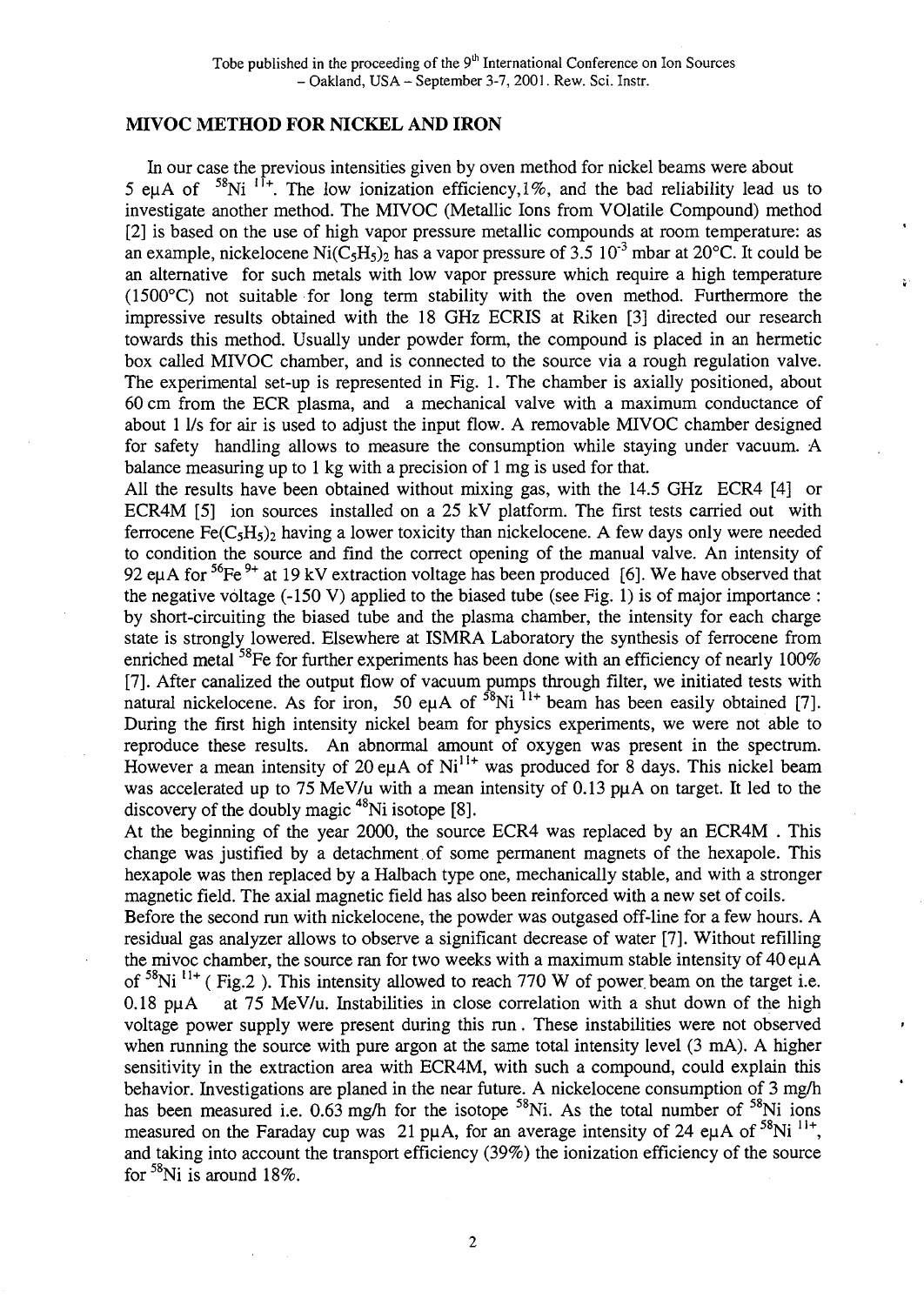## **CALCIUM DEVELOPMENTS**

The previous beam of <sup>48</sup>Ca accelerated at Ganil was produced from calcium oxide (enrichment 56%) mixed with aluminum powder in the axial oven [9]. The intensity delivered by the ECR ion source was around 7 eµA of <sup>48</sup>Ca <sup>10+</sup> providing 50 W power beam on the target. As at JINR Dubna, we planned to improve the beam intensity, first, using metallic calcium, then adding a hot tantalum sheet inside the plasma chamber [10] [11]. The tests, with natural metallic calcium, have been run with the 14.5 GHz ECR 4 ion source at 76 kV extraction voltage, in its initial configuration : without tantalum sheet and without biased tube. We obtained rather easily a stable beam, 35 eu A of  ${}^{40}Ca$ <sup>9+</sup>, with a consumption of 0.35 mg/h. Taking into account the beam transport efficiency from the ECR ion source to the Faraday cup ( of about 0.7 ), the ionization efficiency for total calcium is 11%. An intensity of 80 uA was maintained for a few hours, (Fig.3) but the efficiency dropped down to 4%. Nevertheless, these first results allowed to operate with enriched (65%) isotope metal  $48$ Ca. In June 2001 a stable calcium beam was maintained for 3 weeks and accelerated up to 60 Mev/u. During this experiment the ECR 4 ion source was tuned several days at a maximum intensity of 22 eu A of <sup>48</sup>Ca <sup>10+</sup> (Fig.4), i.e. 730 W on the target. After running six days, the average consumption of <sup>48</sup>Ca was 0.09 mg/h for an average <sup>48</sup>Ca <sup>10+</sup> beam intensity of 17 euA, giving an ionisation efficiency of 11%, the same as measured with natural calcium. Due to the various enrichment of samples (from 40 to 65%), and the different load weights (15 to 30 mg), we obtained various lifetime from 50 to 180 hours and quite different ionisation efficiencies ranging from 6 to 11%. These various isotopic compositions of  $^{40}Ca$ , <sup>44</sup>Ca and <sup>48</sup>Ca allowed to observe an isotope effect in the CSD which shifted one charge state higher on  $^{48}$ Ca compared to  $^{40}$ Ca. After opening the source to recover the calcium deposited on the walls, we observed that the maximum deposition stands at the internal end of the coaxial tube, just in front of the oven located 9 mm inside this coaxial tube. That means that the ionization efficiency could be improved by moving the oven position, and also by using a tantalum sheet and a biased oven or coaxial tube. Preliminary tests with natural calcium show the shift of CSD from Ca<sup> $10+$ </sup> to Ca<sup> $11+$ </sup> when the coaxial tube is biased (-50 V).

#### **GERMANIUM DEVELOPMENTS**

Due to the chemical reactivity of Ge with refractory materials of the oven at high temperature (1400°C), we choose the oxide form, GeO2, requiring a lower oven temperature. Two runs with 75% enriched isotope <sup>76</sup>Ge have been performed. Neon then oxygen have been used as mixing gas. Oxygen gave the best results with a maximum stable beam <sup>76</sup>Ge <sup>13+</sup> of 12 eµA. We measured an ionization efficiency around 10% for an average isotope consumption of 0.19 mg/h. Recent tests with natural Germanium oxide and Helium as mixing gas gave promising results providing a stable beam  $^{74}$ Ge  $^{12+}$  of 11 euA (37%) enrichment), and the final consumption of Germanium oxide was 0.6 mg/h .

## **IONIZATION EFFICIENCIES**

Some standard ion beam species from the source to target are given in Table [I]. The source ion current for accelerator operation is optimized for long term stability according to the required current for users but not for maximum intensity. Total ionization efficiencies of metallic ions can be compared to Argon efficiency (50%). Note that for gaseous compounds ionization efficiency is reduced by the pumping in the injection part of the source. Without

3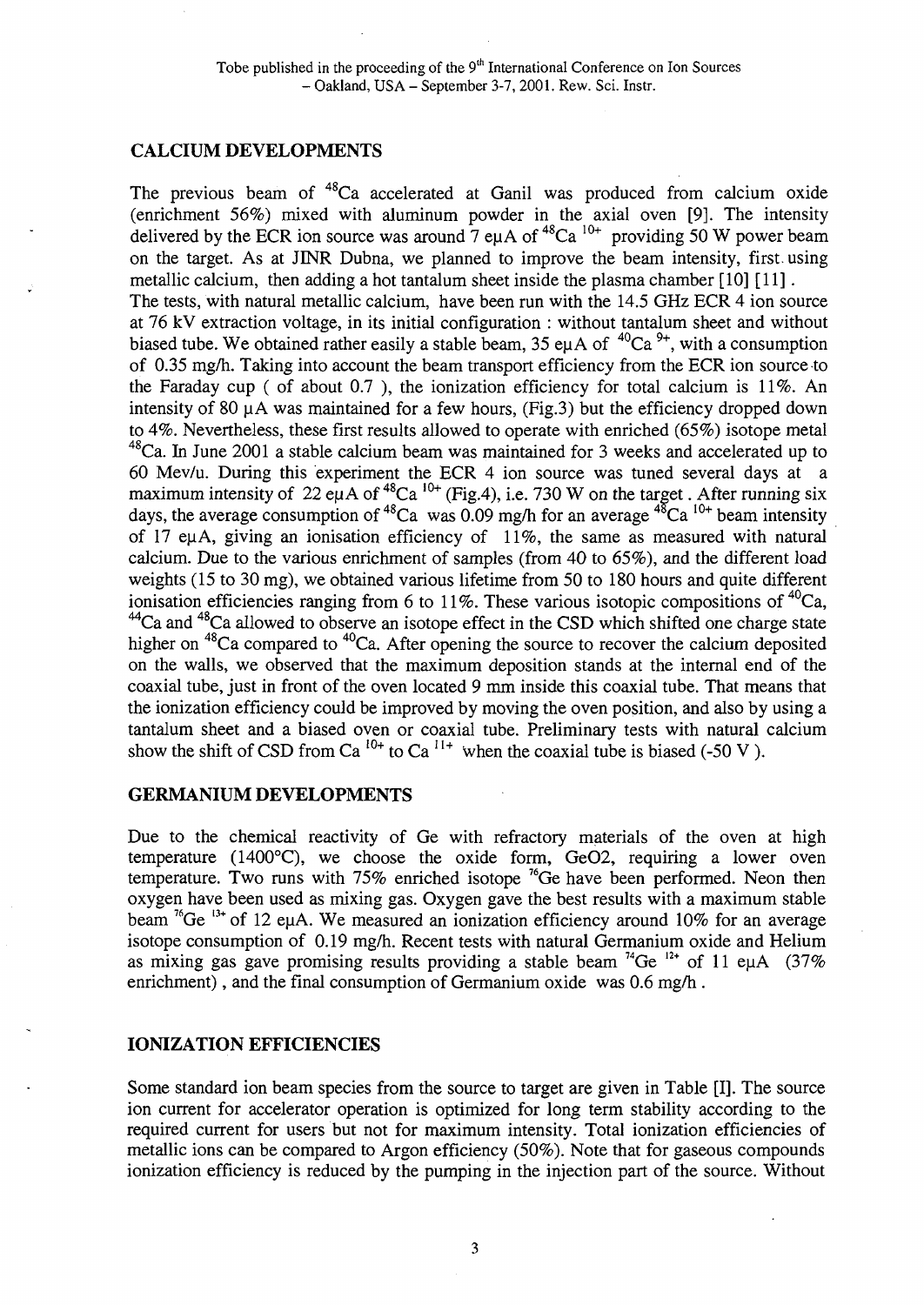injection pump, the ionization efficiency is around 80% for total argon [12]. The total ionization efficiency includes the transport efficiency, (around 70% with ECR4 running from 45 to 85 kV, and around 50% with ECR4M running from 15 to 25 KV). The enrichment value and the chemical formula are taken into account to calculate the isotope consumption. These values were obtained with Ar and SF6 gases, Nickelocene as mivoc compound, metallic Mg, Ca, and GeO2 with the oven method.

These results show that using carefully the method adapted to the element, big improvements concerning intensities and ionization efficiencies have been done. A good preparation of the MIVOC compound allows us to obtain reliability and high performances, half of the results reached at Riken. Developments of the oven method with a very rare isotope, as <sup>48</sup>Ca, leads to a high intensity beam with an ionization efficiency (11%) not so far than those measured with the MIVOC method (18%). Considering the higher intensities observed with natural calcium, then using tantalum sheets, biased coaxial tube and optimising the oven position it seems possible to improve again these results with <sup>48</sup>Ca.

- [1] E. Baron et al., 16th Int. Conf. on Cyclotrons, NSCL/MSU, 2001.
- [2] H. Koivisto et al., NIM B94,1994, p. 291-296.
- [3] T. Nakagawa, Rev. Sci. Instrum. 69, 637 (1998).
- [4] P. Sortais et al., Rev. Sci. Instrum. **61**, 228 (1990).
- [5] R. Leroy et al., 12th Int. Workshop on ECR ion sources, Riken, 1995, p. 57.
- [6] C. Barue et al., 14th Int. Workshop on ECR ion sources, Geneva, 1999, p. 111.
- [7] C. Barué et al., PHIBI Workshop, Catania, 2000, p. 67.
- [8] B. Blank et al., Phys. Rev. Letters, 84,2000, p. 1116
- [9] S.M.Lukyanov, L.Bex et al. NIM B47,1990, p. 102.
- [10] V.B.Kutner et al. 15<sup>th</sup> Int. Conf. on Cyclotrons, Caen, 1998, p. 405.
- [11] A.A. Efremov et al. Rev. Sci. Instrum. 69, 662 (1998).
- [12] R.Leroy et al. Ganil annual report 1992.



FIG 1. The MIVOC chamber installed with ECR 4M ion source.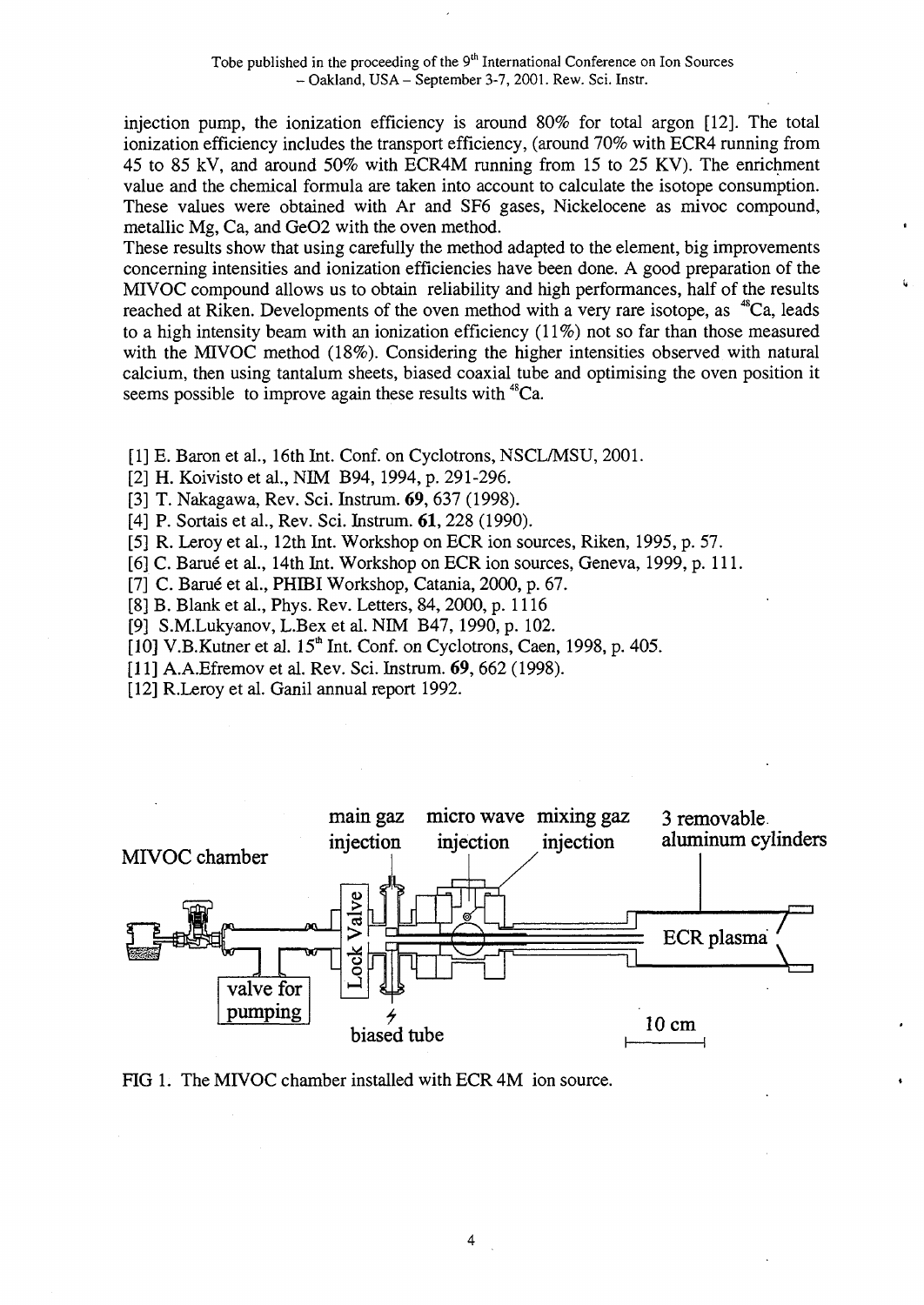Tobe published in the proceeding of the 9<sup>th</sup> International Conference on Ion Sources - Oakland, USA - September 3-7, 2001. Rew. Sci. Instr.



FIG.2 Nickelocene CSD spectrum optimised on 58 Ni 11+ at 45 ep A. Extraction voltage 24 kV - extracred current 3 mA - RF power 230 W





 $\sqrt{5}$